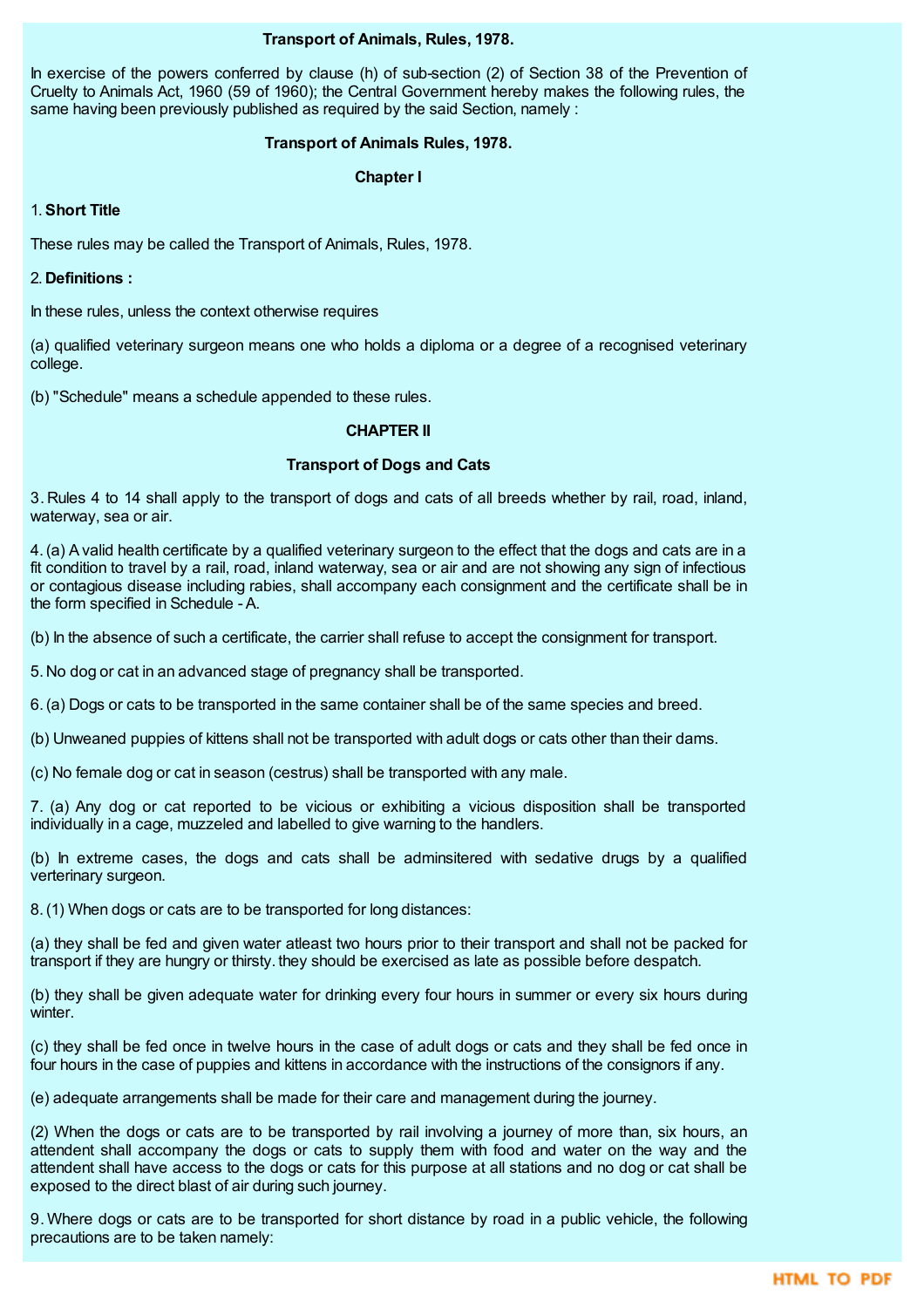(a) they shall be put in a cage and the cage containing the dogs or cats shall not be put on the roof of the vehicle but shall be put inside the vehicle preferably near the end of the vehicle

(b) the vehicle transporting the dogs or cats shall as far as possible maintain constant speed, avoiding sudden stops and reducing effects of shocks and jolts to the minimum.

(c) at least one attendant shall be present at all times during transit who shall ensure that proper transit conditions are observed and shall also replenish food and water whenever necessary.

#### 10. **Where dogs or cats are to be transported by air:**

(a) the cages shall be properly cleaned and disinfected before the dogs or cats are put in the cages.

(b) sufficient paddy straw or saw dust or paper cuttings shall be provided for cats in the cages as resting material.

(c) for international transport, the dogs or cats shall be kept in pressurized compartment with regulated temperature.

11. The size and type of crates for transport of dogs and cats shall confirm as clearly as may be to the size and type specified in Schedule - B and Schedule - C respectively.

12. All containers of dogs or cats shall be clearly labelled showing the names address and telephone number (if any) of the consignor.

13. The consignee shall be informed about the train or transport arrival or flight number and its time of arrival in advance.

14. Consignment of dogs or cats to be transported by rail or road shall be booked by the next passenger or main train or bus and should not be detained after accepting the consignment for booking.

#### **CHAPTER III**

### **Transport of Monkeys**

15. Rules 16 to 23 shall apply to the transport of all types of monkeys from the trapping area to the nearest rail-head.

16. (a) A valid health certificate by a qualified veterinary surgeon to the effect that the monkeys are in a fit condition to travel from the trapping area to the nearest unit-head and are not showing any sign of infections or contagious disease shall accompany each consignment.

(b) In the absence of such a certificate, the carrier shall refuse to accept the consignment for transport.

(c) The certificate shall be in a form specified in Schedule - D.

17. (1) Monkeys from one trapping area shall not be allowed to mix with monkeys from any other trapping area for preventing the dangers of cross - infection.

(2) The time in transit from trapping area to the nearest rail-head shall be as short as possible and factors causing stress to monkeys shall be reduced to the minimum.

(3) If the travel time is longer than six hours provision shall be made to feed and to give -water to the monkeys en route.

(4) During transit, precautions shall be taken to protect the monkeys from extreme weather conditions and monkeys that die en route shall be removed at the earliest available opportunity.

18. Monkeys that are not completely weaned, that is, under 1.8 kilogram in weight, shall not be transported except when specifically permitted by the Central Government.

19. (a) Pregnant and nursing monkeys shall not be transported except when specifically permitted by the Central Government.

(b) Pregnant and nursing monkeys as well as monkeys weighing more than 5 kilograms-shall be transported in compartmented cages.

20.All monkeys in the same cage shall be of the same species and of approximately the same weight and size.

21. Monkeys captured within their natural habitat shall be placed in new, sterilized or thoroughly cleaned cages and subsequent transfer, if any, shall also be new, disinfected or thoroughly cleaned cages.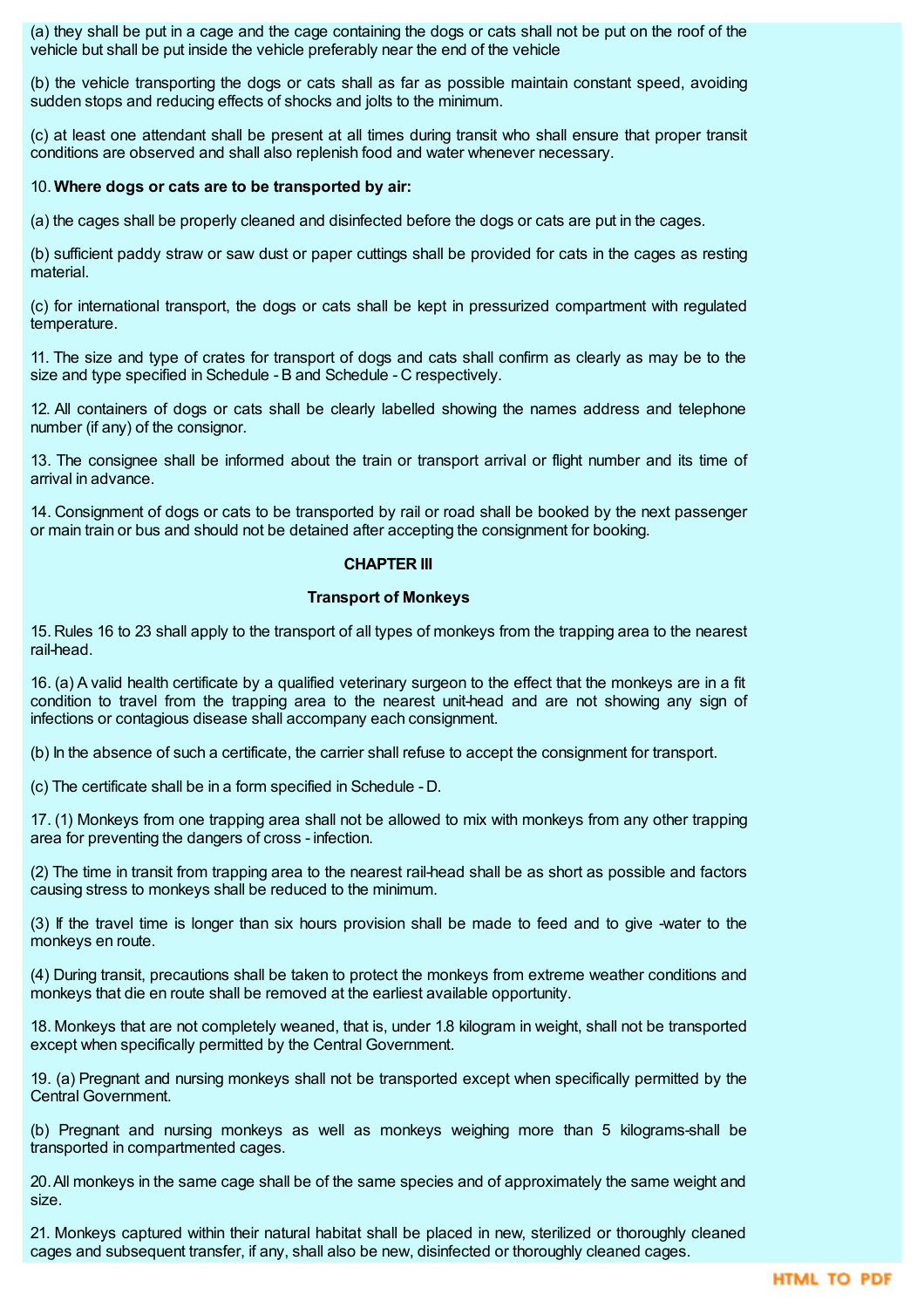22. Monkeys shall be transported from trapping area to the nearest rail-head by the fastest means of transport available and the monkeys shall not be left un-attended at any time during the journey.

23. 1. (a) Monkeys shall be transported in suitable wooden or bamboo cages, so constructed as not to allow the escape of the monkeys but permit sufficient passage of air ventilation.

(b) No nails, metallic projections or sharp edges shall be exposed on the exterior or in the interior of the cages.

(c) Each cage shall be equipped with appropriate water and feed receptacles which are leak proof and capable of being cleaned and refilled during transit.

(2) The floor of the cages shall be made of bamboo reapers and the space between each reaper shall range between 20 mm and 30mm.

(3) To facilitate carriage of these cages, provision may be made for rope loops at the four top ends.

(4) The weight of any one loaded cage shall not exceed 45 kilograms.

(5) The following two sizes of cages shall be used.

- a. 910 x 760 x 510 mm to contain not more than twelve monkeys, weighing between 1.8 and 3.00 kilograms each or ten monkeys weighing between 3.1 and 5.0kilograms,each.
- b. 710 x 710 x 510 mm to contain not more than ten monkeys weighing between 1.8 and 3.00 kilograms each or eight monkeys weighing between 3.1 and 5.00 kilograms each.

Provided that wooden cages as specified in Schedule - F to these rules may also be used for carrying monkeys from the trapping area to the nearest rail-head.

(6) The construction details of two types of cages shall be given in Schedule - E.

24. Rules 25 to 32 shall apply to transport of monkeys from a rail - head to another railhead or from a rail-head to nearest airport.

25.(a) Loading and unloading shall be carried out quickly and efficiently.

- c. Cages shall be stored in such a manner that ventilation is adequate and the monkeys are not exposed to drought and direct heat or cold.
- d. Monkeys found dead shall be removed as quickly as possible for suitable disposal.

26. The transport cages shall be in accordance with specifications given in rule 28.

27.(1) Due provision shall be made by the sender for a sufficient supply of food and water for the journey.

(2) In case the journey is over six hours an attendant shall accompany the monkeys to supply them food, water, and such other things, on route and he shall have access to the monkeys for feeding, giving water and attention at all stations en route.

(3) The food and water containers shall be checked at least every six hours and refilled, if necessary.

(4) Monkeys shall not be disturbed during the night hours.

28. Not more than one cage shall be placed over the other and gunny packing shall be placed between two cages, when one is placed over the other.

29. Monkeys shall be brought to the airport sufficiently early.

30. Monkeys shall be provided with food and water immediately before loading on the aircraft.

31. (a) The cages shall be clearly labelled showing the name, address and telephone number (if any) of the consignor and the consignee in bold red letters.

(b) The consignee shall be informed about the train in which the consignment of monkeys is being sent and its, arrival time in advance.

(c) The consignment of monkeys to be transported shall be booked by the next passenger or main train and should not be detained after the consignment is accepted for booking.

32 (a) A valid health certificate by a qualified Veterinary Surgeon to the effect that the monkeys are in a fit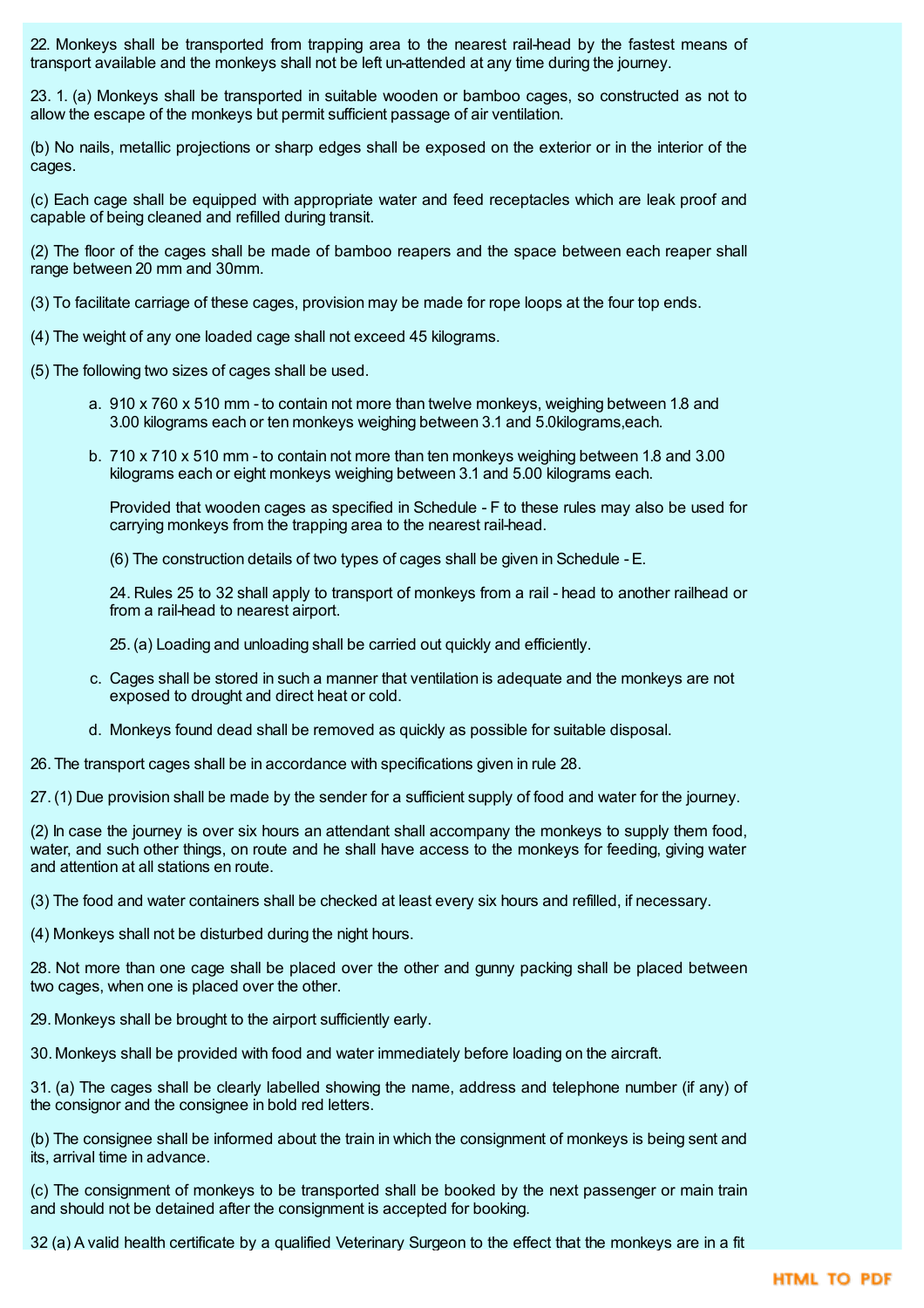condition to travel from the nearest rail-head to another railhead or from a rail-head to the nearest airport and are not showing any signs of infectious or contagious disease shall accompany each consignment.

(b) In the absence of such a certificate, the carrier shall refuse to accept the consignment for transport.

(c) The certificate shall be in a form specified in Schedule - D.

33. Rules 34 to 45 shall apply in relation to the transport of monkeys by air.

34. The time in transit shall be as short as possible and factors causing stress to monkeys shall be reduced to the minimum.

35. Monkeys that are not completely weaned, that is, under 1.8 kilograms in weight, shall not be transported except when specifically permitted by the Central Government.

36. Pregnant and nursing monkeys shall not be transported except when specifically permitted by the Central Government. Pregnant and nursing monkeys and monkeys weighing over 5 kilograms shall be transported in specially designed individual cages.

37.All monkeys in the some cage shall be of the same species and of approximately the same weight and size.

38. (1) In view of the dangers of infection, only monkeys of the same species shall be transported in the same cabin or compartment of the aircraft.

(2) Apparently sick or disabled monkeys exhibiting external injuries or infested with parasites shall not be transported.

(3) Transport of other species of animals, birds, fish food stuff or poisonous materials, such as pesticides and insecticides, in the same cabin or compartment shall not be permitted.

39.(1) At no time during transit shall the monkeys be left unattended when carried in a freighter aircraft.

(2) At least one attendant shall be present at all times when the aircraft is on the ground.

40. (1) Monkeys shall be transported in suitable wooden cages, so constructed as not to allow the escape of the monkeys and shall allow sufficient passage of air for ventilation; no nails, metallic projections or sharp edges shall be exposed in the interior or on the exterior of such cages. Each cage shall be equipped with water and food receptacles which shall be leak - proof and be capable of being cleaned and refilled during transit. A suitable absorbent material such as saw dust shall be kept in the dropping trays.

(2) The weight of any one loaded cage shall not exceed 45 kilograms in any case.

(3) The following two sizes of cages shall be used:

(a) 460 x 460 x 460 mm - to contain not more than ten monkeys weighing from 1.8 to 3.0 kilograms each or four monkeys weighing from 3.1 to 5.0 kilograms each; and

(b) 760 x 530 x 460 mm - to contain not more than ten monkeys weighing from 1.8 to 3.0 kilograms each or eight monkeys weighing from 3.1 to 5.0 kilograms each.

(4) The construction details of the two types of cages shall be as given in Schedule - F.

(5) The construction details of the two types of cages used for the transport of pregnant and nursing monkeys shall be as given in Schedule - G.

4 1. (a) The cages shall be clearly labelled showing the name, address and telephones number (if any) of the consignor and the consignee in bold red letters.

(b) The consignee shall be informed in advance about the flight number of the freighter aircraft in which the consignment of monkeys is being sent and its arrival time.

(c) The consignment of monkeys to be transported shall be booked by the next flight of the freighter aircraft and should not be detained after the consignment is accepted for booking.

42. (1) A valid health certificate by a qualified veterinary surgeon to the effect that the monkeys are fit to travel by air and are not showing any signs of infectious or contagious disease shall accompany each consignment of monkeys.

(2) In the absence of such a certificate, the carrier shall refuse to accept the consignment for shipment.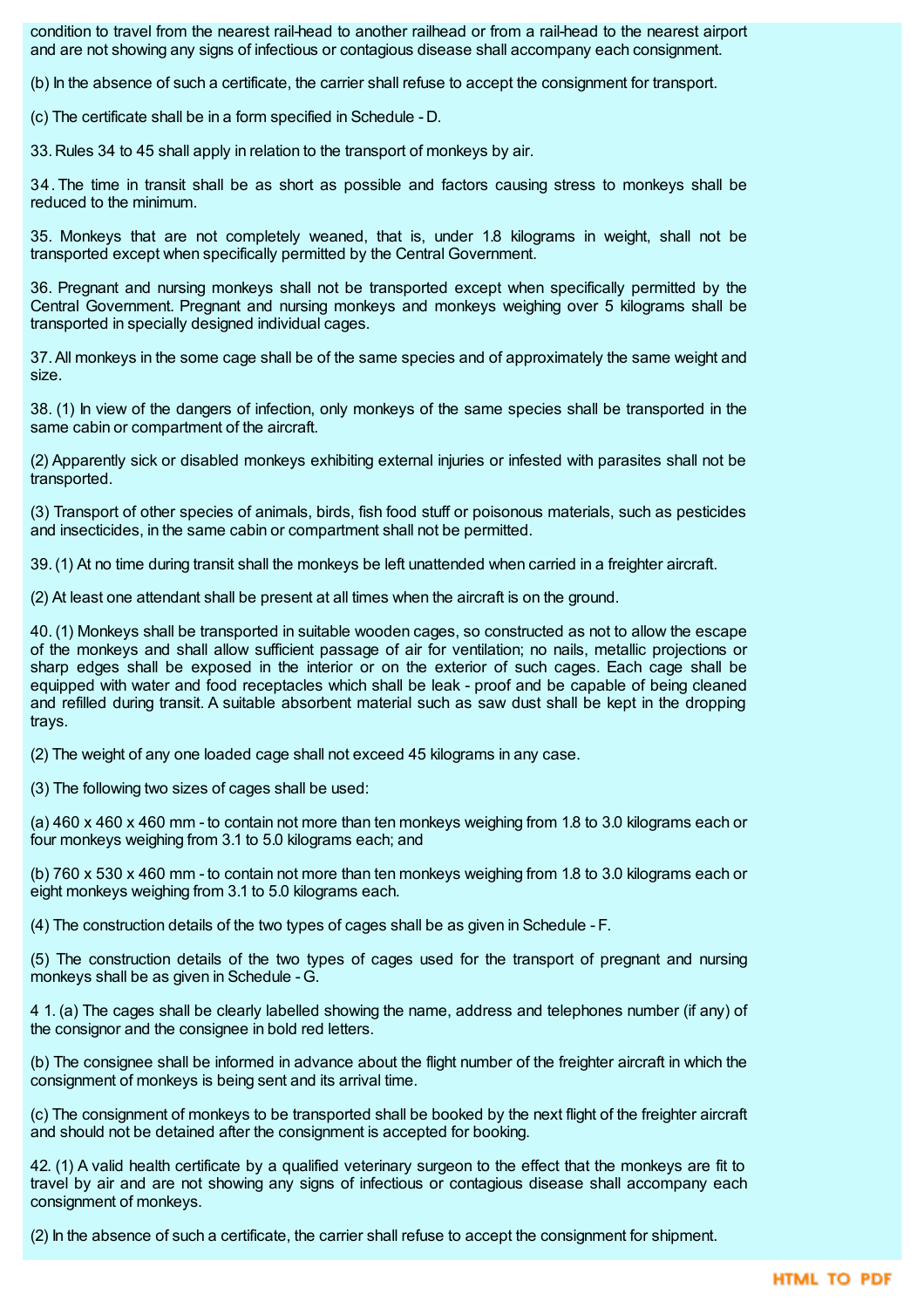(3) The form of certificate under sub-rule (1) be as given in Schedule - D.

43. (1) The air shall be changed not less than twelve times per hour and droughts shall be avoided and there shall be no dead pockets of air.

(2) Except when the monkeys are being fed and given water; they shall travel in semi darkness to make them quieter and less inclined to fight and thus give them better opportunities of resting.

44. The food and water containers shall be checked at every stop and refilled ; if necessary, and a sufficient stock of food shall be available on the aircraft and at likely stopping places.

Note :About 85 grams of food per monkey is required daily. Suitable foods are dry cereal grains or gram. It is recommended that whole gram made into biscuits or wheat meal bread should be fed. A minimum of 140 ml. of water shall be allowed for each monkey per day.

45. An empty cage of the usual dimensions with its sides covered except 50mm at the top to allow for ventilation shall be provided in the freighter aircraft for housing the monkeys which fall sick or are injured during the journey.

## **CHAPTER IV**

## **Transport of Cattle**

46. Rules 47 to 56 shall apply to the transport by rail of cows, bulls, bullocks, buffaloes, yaks and calves. (hereinafter in these rules referred to as cattle).

4 7. (a) A valid certificate by a qualified veterinary surgeon to the effect that the cattle are in a fit condition to travel by rail or road and are not suffering from any infectious or contagious or parasitic diseases and that they have been vaccinated against rinderpest and any other infectious or contagious or parasitic diseases, shall accompany each consignment.

(b) In the absence of such a certificate, the carrier shall refuse to accept the consignment for transport.

(c) The certificate shall be in the form specified in Schedule - E.

48.Veterinary first-aid equipment shall accompany all batches of cattle.

4 9. (a) Each consignment shall bear a label showing in bold red letters the name, address and telephone number (if any) of the consignor and consignee, the number and types of cattle being transported and quantity of rations and food provided.

(b)The consignee shall be informed about the train or vehicle in ' which the consignment of cattle is being sent and its arrival time in advance.

(c)The consignment of cattle shall be booked by the next train or vehicle and shall not be detained after the consignment is accepted for booking.

50. The average space provided per cattle in Railway wagon or vehicle shall not be less than two square metres.

51.(a) Suitable rope and platforms should be used for loading cattle from vehicles.

(b) In case of railway wagon the dropped door of the wagon may be used as a ramp when loading or unloading is done to the platform.

52. Cattle shall be loaded after they are properly fed and given water.

53. Cattle in advanced stage of pregnancy shall not be mixed with young cattle in order to avoid stampede during transportation.

54. (1) Watering arrangements on route shall be made and sufficient quantities of water shall be carried for emergency.

(2) Sufficient feed and fodder with adequate reserve shall be carried to last during the journey.

(3) Adequate ventilation shall be ensured.

55. When cattle is to be transported by rail.

(a) An ordinary goods wagon shall carry not more than ten adult cattle or fifteen calves on broad gauge, not more than six adult cattle or ten calves on metre guage, or not more than four adult cattle or six calves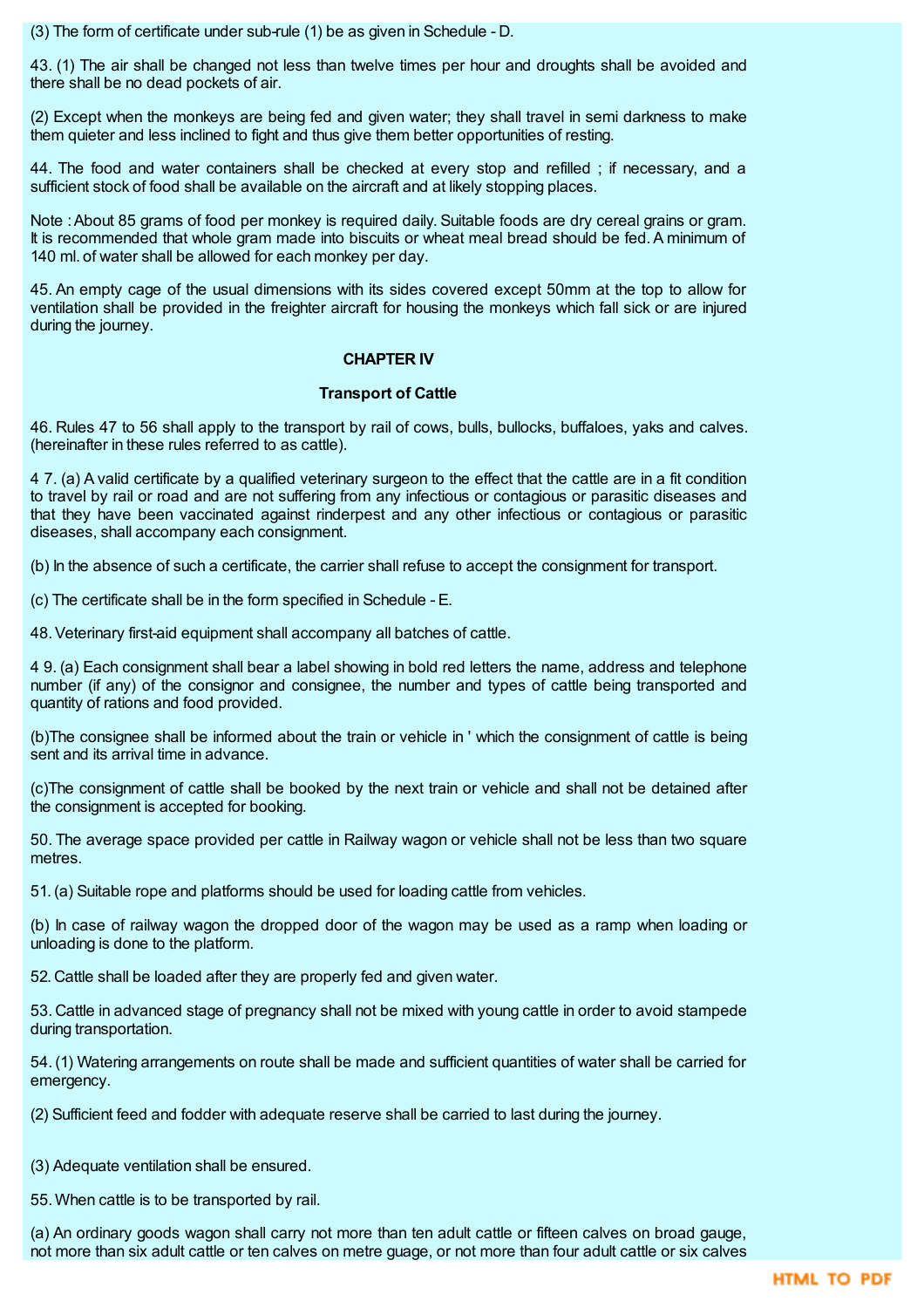on narrow gauge.

(b) every wagon carrying cattle shall have at least one attendant.

(c) cattle shall be loaded parallel to the rails, facing each other.

(d) rations for padding, such as straw, shall be placed on the floor to avoid injury if a cattle lies down and this shall not be less than 6 cms thick.

(e) rations for the journey shall be carried in the middle of the wagon.

(f) to provide adequate ventilation, upper door of one side of the wagon shall be kept open properly fixed and the upper door of the wagon shall have wire gauge closely welded mesh arrangements to prevent burning cinders from the engines entering the wagon and leading to fire outbreak.

(g) cattle wagons should be attached in the middle of the train.

(h) cooking shall not be allowed in the wagons nor hurricane lamps without chimneys.

(i) two breast bars shall be provided on each side of the wagon, one at height of 60 to 80 cm and the other at 100 to 110 cm.

(j) Cattle-in-milk shall be milked at least twice a day and the calves shall be given sufficient quantity of milk to drink.

(k) As far as possible, cattle may be moved during the nights only.

(1) during day time, if possible, they should be unloaded, fed, given water and rested and if in milk, milking shall be carried out.

56. When cattle are to be transported by goods vehicle the following precautions are to be taken namely

(a) Specially fitted goods vehicles with a special type of tail board and padding around the sides should be used.

(b) Ordinary goods vehicles shall be provided with anti-slipping material, such as coir matting or wooden baord on the floor and the superstructure, if low, should be raised.

(c) no goods vehicle shall carry more than six cattle.

(d) each goods vehicle shall be provided with one attendant.

(e) while transporting, the cattle, the goods vehicle shall not be loaded with any other merchandise; and

(f) to prevent cattle being frightened or injured, they should preferably, face the engine.

## **CHAPTER V**

#### **Transport of Equines**

57. Rules 57 to 63 shall apply to the transport by rail, road or sea or horses, mules and donkeys (hereinafter-in these rules referred to as 'equines')

5 8. (a) A valid certificate by a qualified veterinary surgeon to the effect that the equines are in a fit condition to travel by rail; road or sea and are not suffering from any infectious or contagious disease or diseases shall accompany each consignment.

(b)In the absence of such a certificate, the carrier shall refuse to accept the consignment for transport.

(c)The certificates shall be in a form specified in Schedule - 1.

59. (a) Each consignment shall bear a label showing in bold red letters the name address and telephone number (if any) of the consignor and consignee the number and type of equines being transported and quantity of rations and food provided.

(b) The consignee shall be informed in advance about the train or vehicle or ship in which the consignment of equines is being sent and its arrival time.

(c) The consignment of equines shall be booked by the next train or vehicle or ship and shall be accepted for booking.

60.(a) Pregnant and young equines shall not be mixed with other animals.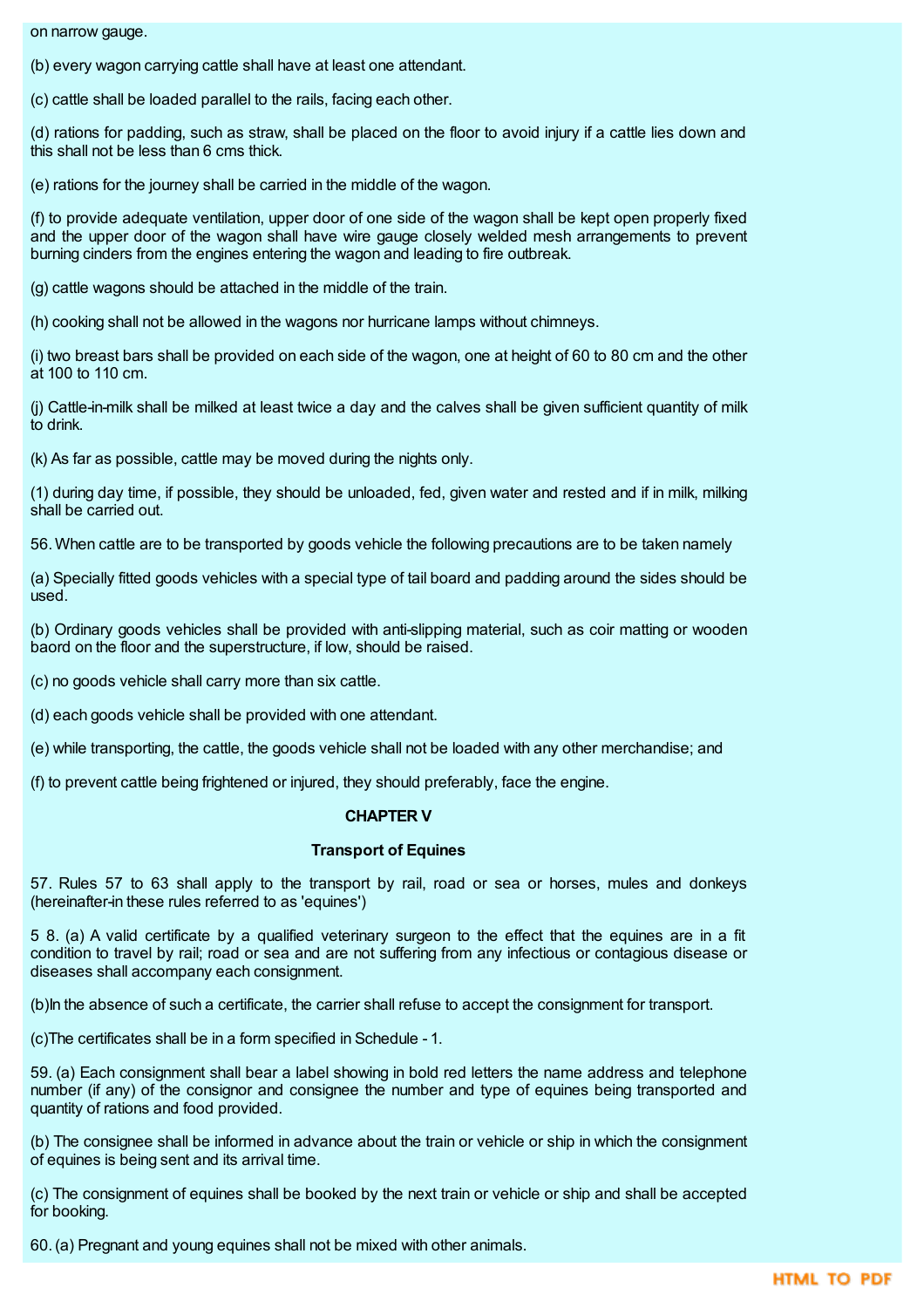(b) Different species of equines shall be kept separately.

(c) Equines shall be loaded after being fed and given water adequately, watering arrangements shall be made enroute and sufficient food carried to last during the journey.

(d) Veterinary first-aid equipment shall accompany all batches of equines.

(e) Adequate ventilation shall be ensured.

(f) Suitable ramps and platforms, improvised where not available, shall be used for loading and unloading equines.

61. For the transport of equines by rail, the following precautions shall be taken

(a) Equines shall be transported by passenger or mixed trains only;

(b)Ordinary goods wagon when used for transportation shall carry not more than eight to ten horses or ten mules or ten donkeys on braod guage and not more than six horses or eight donkeys on metre-gauge

(c) in extreme hot, water shall be sprinkled over the wagons containing equines by the railway authorities to bring down temperature. Ice slabs in specially made containers may be placed inside the wagan, if recommended by a qualified veterinary surgeon;

(d) every wagon shall have two attendants if the equines are more than two in number;

(e) equines shall be loaded parallel to the rails, facing each other;

(f) material for padding, such as paddy, straw, shall be placed on the floor to avoid injury if an animal lies down and this shall not be less than 6 cm thick;

(g) to provide adequate ventilation, upper door of the side of the wagon shall be kept open and properly fixed and the upper door of the wagon shall have wire guage closely welded mesh arrangements to prevent burning cinders from the engines entering the wagon and leading to fire break out;

(h) two breast bars shall be provided on each side of the wagon, one at a height of 50 to 80 cm and the other at 110 cm.

62. For the tranport of equines by goods-vehicles, the following precautions shall be taken, namely :

(a) Specially fitted vehicles with a special type of tail-board and padding around the sides shall be used ;

(b) ordinary goods vehicles shall be provided with antislipping material on the floor and the super structure, if low, should be raised;

(c) bamboo poles of at least 8 cm diameter between each animal and two stout batons at the back shall be provided to prevent the animal from falling;

(d) to prevent horses from being frightened or injured their heads should face left away from the passing traffic;

(e) each vehicle shall not carry more than four to six equines;

(f) each vehicle shall be provided with one attendant;

(g) these vehicles shall be driven at a speed not more than 35 kilometers per hour;

63. For the transport of equines by sea the following precautions shall be taken, namely:

(a) horses may normally be accommodated in single stalls and mules in pens, each pen holding four to five mules;

(b) ample ventilation shall be ensured by keeping portholes and providing permanent air trunks or electric blowers on all decks, and exhaust fans shall be installed to blow out foul air;

(c) all standings shall be athwart the ship with heads facing inwards;

(d) to avoid distress specially during hot weather, the ship may go underway immediately after embarking and disembarking shall be done as early as possible after anchoring.

(e) colts and fillies shall be kept on the exposed decks;

(f) a pharmacy and spare stalls for five per cent of equines shall be available;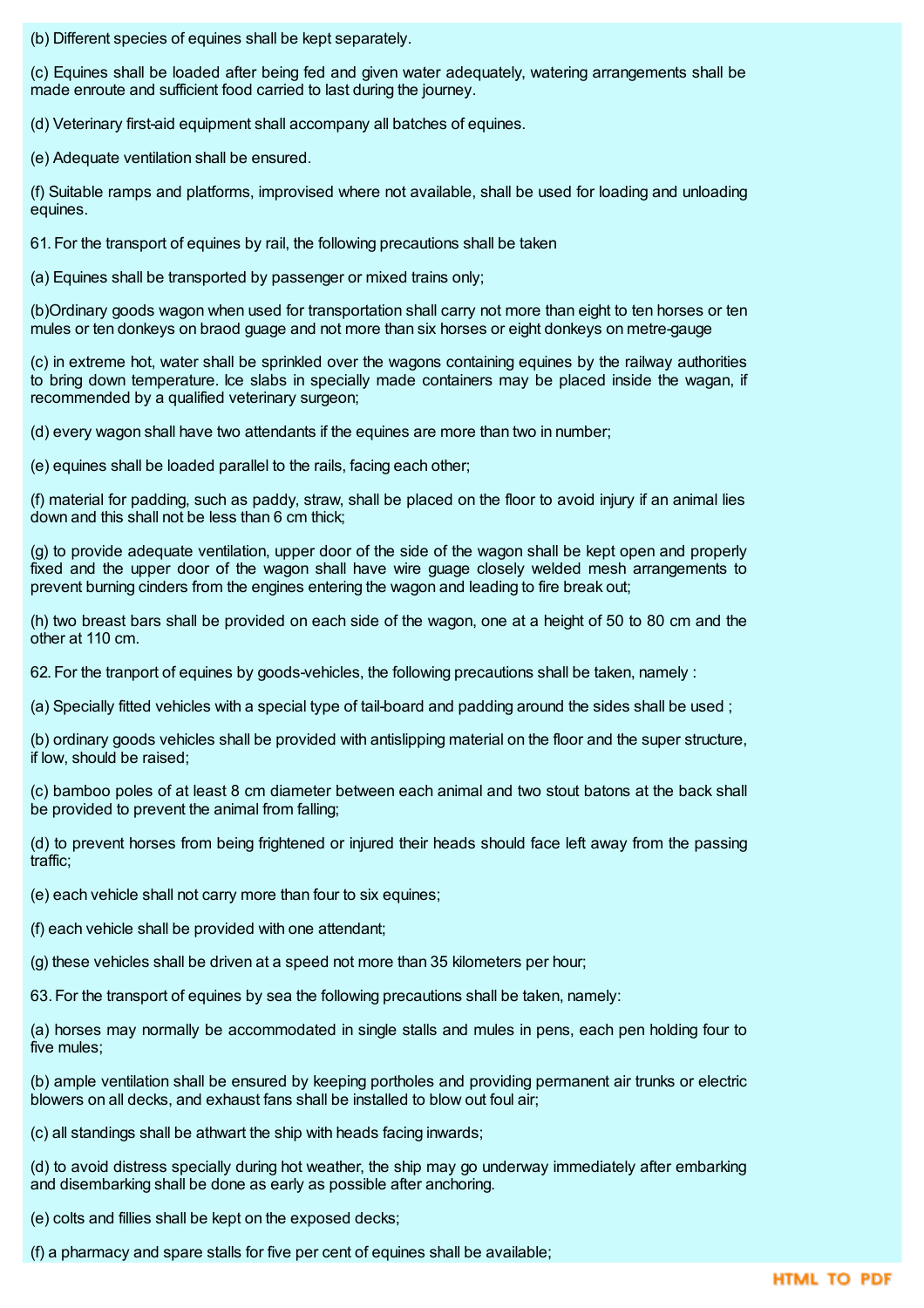(g) passage between two rows of pens shall not be less than 1.5 metres.

# **CHAPTER - VI**

## **Transport of Sheep and Goats**

64. Rules 65 to 75 shall apply to the transport of sheep and goats by rail or road involving journeys of more than six hours.

65. (a) Avalid health certificate by a qualified veterinary surgeon to the effect that the sheep and goats are in a fit condition to travel by rail or road and are not suffering from infectious or contagious or parasitic disease shall accompany each consignment.

(b) In the absence of such a certificate, the carrier shall refuse to accept the consignment for transport.

(c) The certificate shall be in a form specified in Schedule - J

66. (a) Each consignment shall bear a label showing in bold red letters the name, address and telephone number (if any) of the consignor and consignee the number and type of sheep or goats being transported and quanity of rations and food provided.

(b) The consignee shall be informed in advance about the train or vehicle in which the consignment of sheep or goats are being sent and its arrival time.

(c) The consignment of sheep or gaots shall be booked by the next train or vehicle and shall not be detained after the consignment is accepted for booking.

67.(a) First-aid equipment shall accompany the sheep or goats in transit.

(b) Suitable romps shall be provided for loading and unloading the sheep or goats.

(c) In the case of a railway wagon, when the loading or unloading is done on the plot form the dropped door of the wagon shall be used as a ramp.

68. Sheep and goats shall be transported seperately; but if the lots are small special partition shall be provided to separate them.

69. Rams and male young stock shall not be mixed with female stock in the same compartment.

70. Sufficient food and fodder shall be carried to last during the journey and watering facility shall be provided at regular intervals.

71. Material for padding, such as straw, shall be placed on the floor to avoid injury if an animal lies down, and this shall be not less than 5 cm. thick

72. The animals shall not be fettered unless there is a risk of their jumping out and their legs shall not be tied down.

73. The space required for a goat shall be the same as that for a woolled sheep and the approximate space required for a sheep in a goods vehicle or a railway wagon shall be as under:-

# **Approximate weight of animal in Kilogram**

## **Space required in Square metres**

## **Woolled Shorn**

Not more than 20 0.18 0.16

More than20 but not more than 25 0.20 0.18

More than 25 but not more than 30 0.23 0.22

More than 30 0.28 0.26

74.(a) No railway wagon shall accommodate more than the following number of the sheep or goats :

Broad gauge Metre gauge Narrow gauge

|            | Area | of   Area of Area of   Area |                  | of Area of Wagon |     |
|------------|------|-----------------------------|------------------|------------------|-----|
| $\sqrt{4}$ |      | $\Omega$<br>14              | $\sqrt{2}$<br>ιv | 14               | (5) |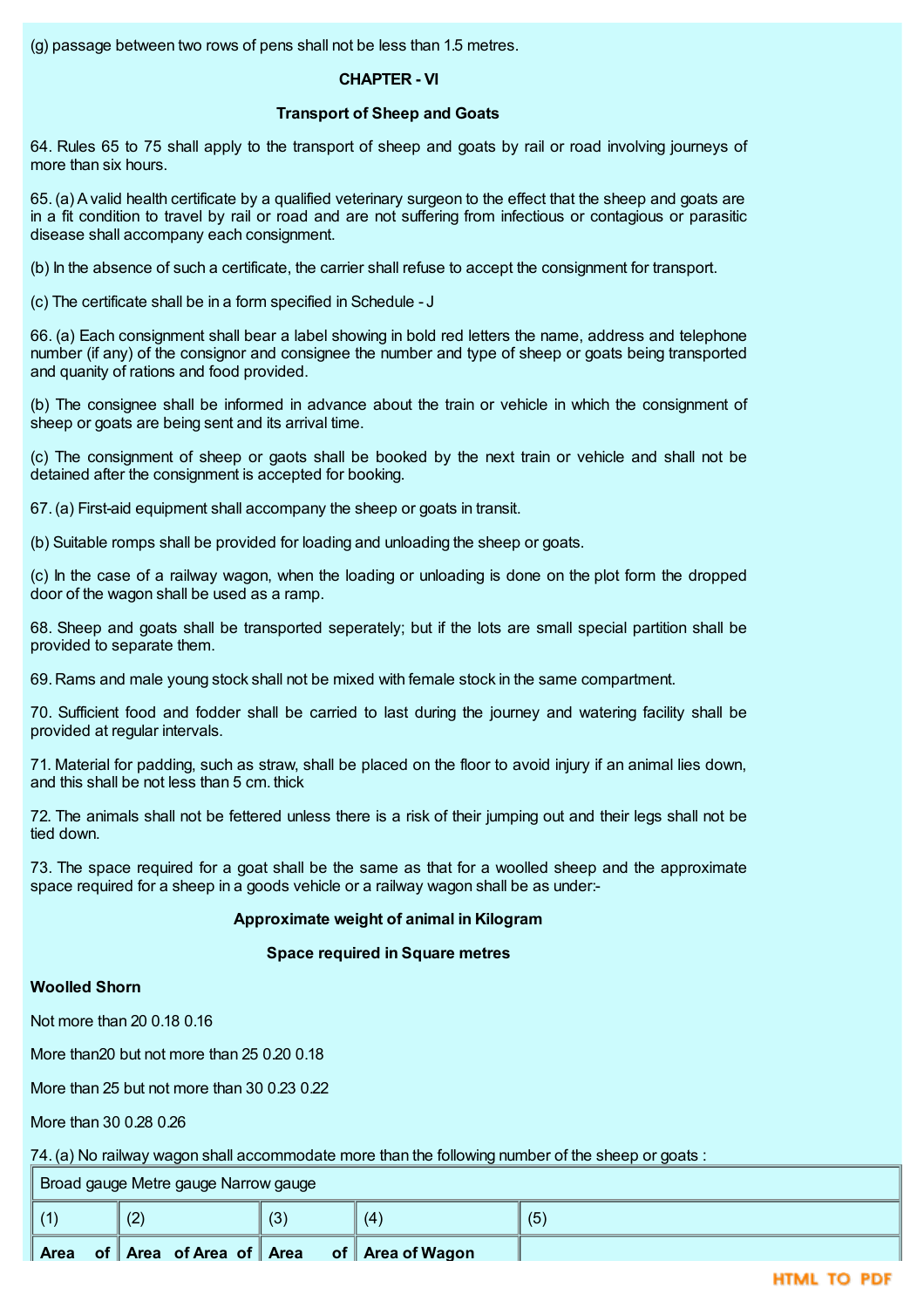| <b>Area</b><br>of<br>Area<br><b>of</b><br>Area of | Area of Area of<br>Wagon          | of<br><b>Area</b><br>of<br>Area<br>Area of |                            |    |  |
|---------------------------------------------------|-----------------------------------|--------------------------------------------|----------------------------|----|--|
| wagon<br>wagon<br>wagon<br>wagon                  |                                   | Wagon                                      |                            |    |  |
| Less than<br>21.1 Less<br>than 12.5<br>Square     | 21.1                              | Less than                                  | 12.5                       |    |  |
| 21.1                                              | <b>Square Metres</b><br>And above | 12.5                                       | Square Metres and<br>above |    |  |
| 70                                                | 100                               | 50                                         | 60                         | 25 |  |

(b) Adequate ventilation shall be provided in every wagon. Upper door of one side of wagon shall be kept open and properly fixed and the upper door of the wagon shall have wire guage closely welded mesh arrangements to prevent burning cinders from the engines entering the wagon and leading to fire breakout.

75. (1) Goods vehicles of capacity of 5 or 4 1/2.tons, which are generally used for transporting animals, shall carry not more than forty sheep or goats.

(2) In the case of large goods vehicles and wagons, partition shall be provided at every two or three metres across the width to prevent the crowding and trapping of sheep and goats.

(3) In the case of ewes, goats or lambs or kids under six weeks of age, separate panels shall be provided.

### **I.SCHEDULAE - A**

### (SEE RULE 4)

## **Proforma for certificate of fitness to Travel - Dogs / Cats**

This Certificate should be completed and signed by a qualified Veterinary Surgeon

Date and time of examination : .................................................................

Species of dogs / cats : ..............................................................................

Number of cages : **Number of Dogs / cats Number of Dogs / cats** 

Breed and identification marks, if any ............................................................

Transported from To **DOD.** Via **DODDDD** 

I hereby certify that I have read rules 8 to 14 in Chapter 11 of the Transport of Animals Rules, 1978.

1. That, at the request of (consignor) I have examined the above mentioned dogs / cats in their travelling cages not more than 12 hours before their departure.

2. That each of the dogs / cats appeared to be in good health, free from signs of injury, contagious and infectious disease including rabies and in a fit condition to travel by rail / road / inland / waterway / sea / air.

3. That the dogs / cats were adequately fed and watered for the purpose of the journey.

4. That the dogs / cats have been vaccinated.

(a) Type of vaccine/s:

(b) Date of vaccination/s:

Signed .........................................................

Address......................................................

0000000000000.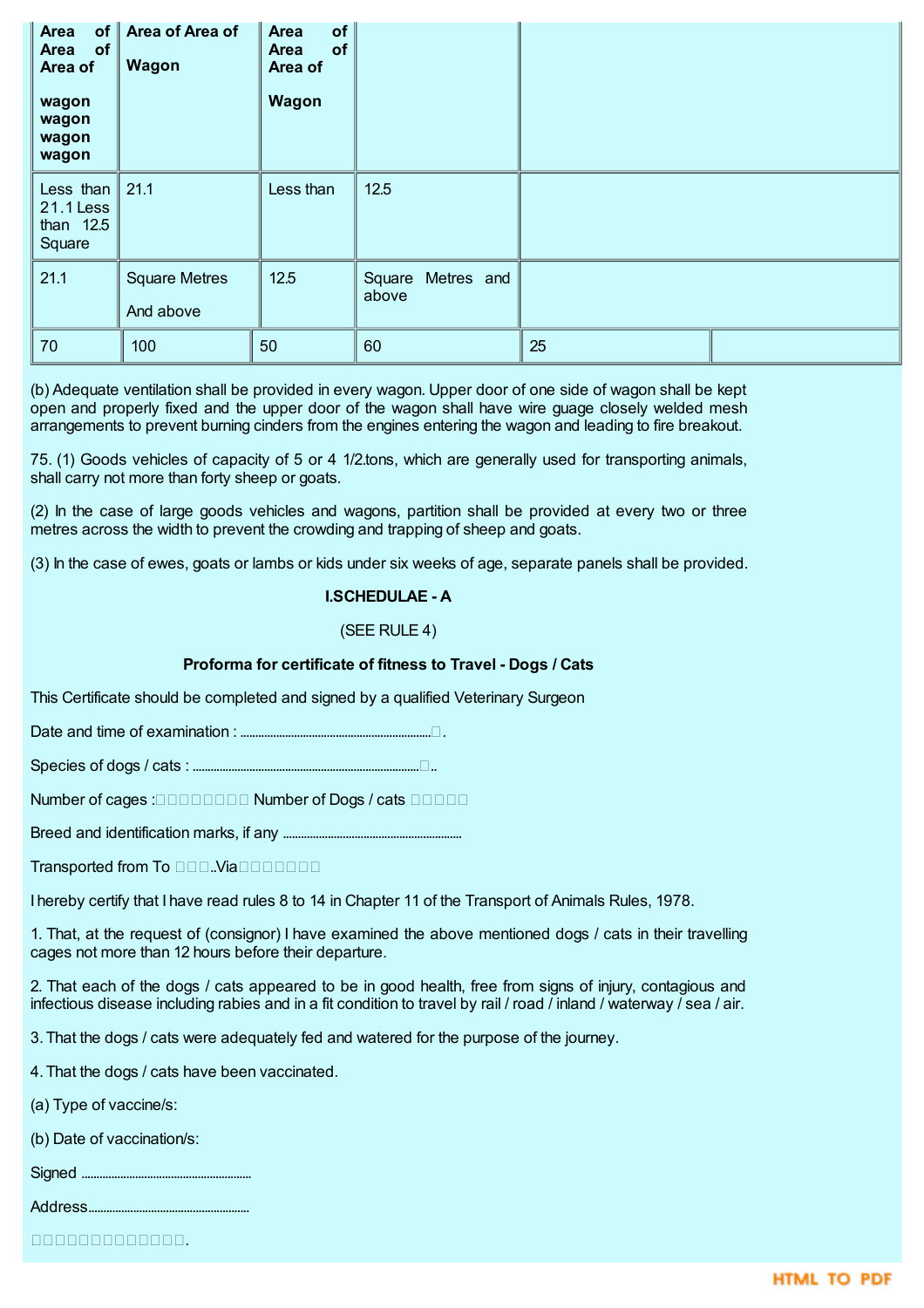Qualifications ................................................

Date ..........................................

## **2.SCHEDULE - B**

## (SEE RULE 11)

## **Size and Type of Crate for Transport of Dogs**

The design of the cage mentioned in rule 11 in Chapter 11 of the Transport of Animals Rules, 1978 shall be as per the design as printed on page 7 of IS: 4746 - 1968 published by the Indian Standards Insitution.

- All dimensions in centimetres

## **By Rail / Road / Inland Waterways Sea, By Air**

| Length $(L)$ | Ax 11/2  | $A + C + 10$ |
|--------------|----------|--------------|
| Width (W)    |          | $D + 2 + 10$ |
| Height (H)   | $B + 15$ | $B + 0$      |

Length - tip of nose to root of tail (A)

Width - width across the shoulders (D)

Height - Tip of ears to toe while standing (13)

Elbow size - Toe to tip of elbow (C)

**Note :** Cages, Cartons or crates, used to transport dogs, shall be of such material which will not tear or crumble. They shall be well constructed, well ventilated and designed to protect the health of dogs by giving them adequate space and safety. It is essential that wire mesh should be nose and pow proof; suitable material is that welded wire mesh of not less than 3mm with a spacing 12 x 12 mm. Expanded metal and wire netting are unsuitable for this purpose. There should be no protuding nails or unprotected edges of wire. Dogs Kennels in rail coaches shall be so placed as to give protection to dogs from extremes of temperature and disturbance from birds and by giving them adequate space for health and safety.

## **3. SCHEDULE - C**

## (SEE RULE 11)

## **Size and Type of Crate for Transport of Cats**

The design of the cage mentioned in rule 11 in Chapter 11 of the Transport of Animals Rules, 1978 shall be as per the design as printed on page 8 of ISI 4746 - 1968 published by the Indian Standards Institution.

## **All dimensions in Centimetres**

## **By rail / road / inland waterways sea by air**

| Length (L) | Ax2      | Ax2      |  |  |  |
|------------|----------|----------|--|--|--|
| Width (W)  |          |          |  |  |  |
| Height (H) | $B + 15$ | $B + 10$ |  |  |  |

Length - Tip of nose to root of tail (A)

Width - Width across the shoulders (D)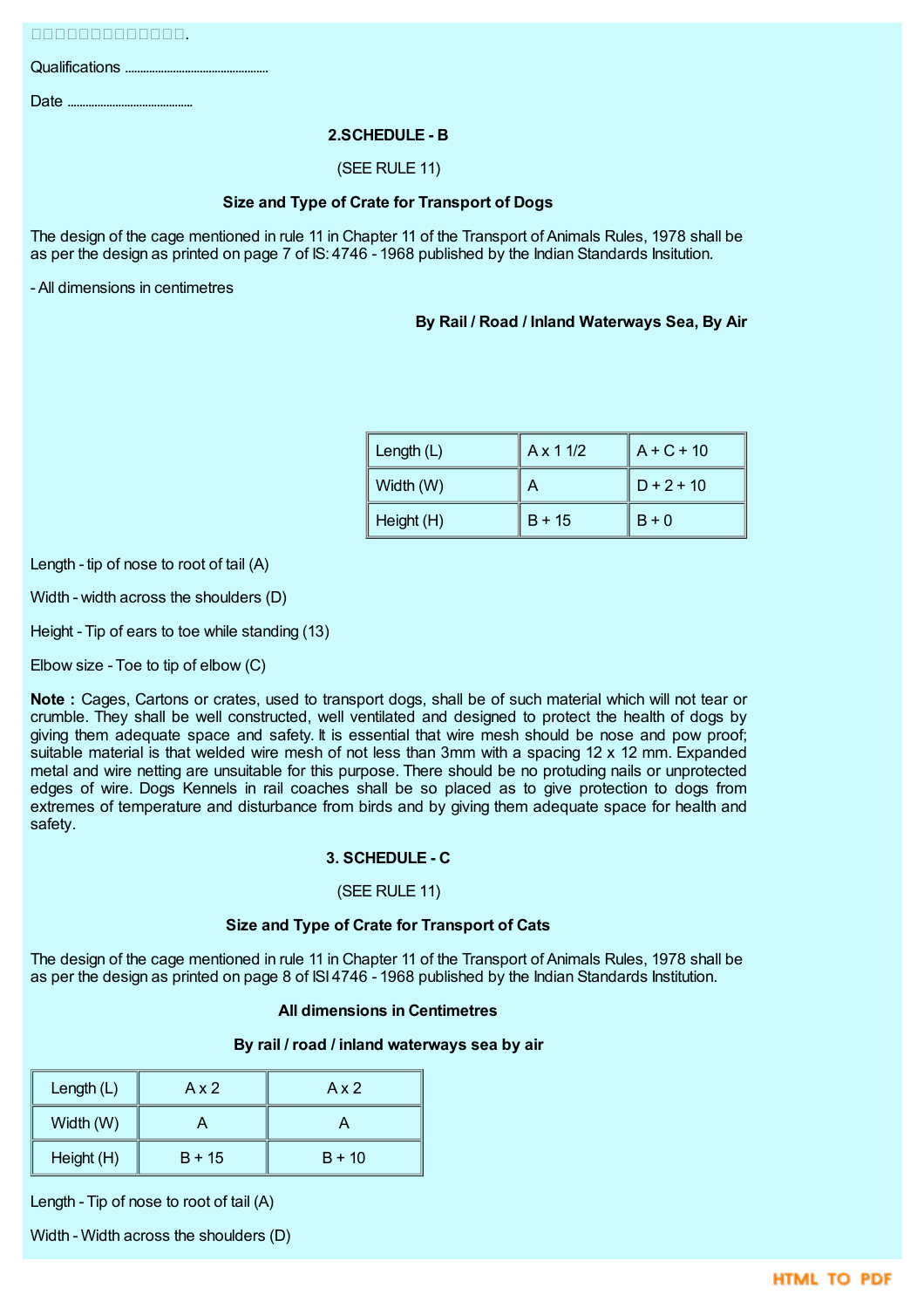Height - Tip of ears to toe while standing (B)

Elbow size - Toe to tip of elbow (C)

**Note:** Cages, cartons or crates, used to transport cats, shall be of such material which will not tear or crumble. They shall be well constructed, well ventilated and designed to protect the health of the cats by giving them adequate space and safety. It Is essential that wire mesh should be nose and paw proof; suitable material is a welded wire mesh of not less than 3mm with a spacing 12 x 12 mm. Expanded metal wire netting are unsuitable for this purpose. There should be no protruding nails or unprotected edges of wire. Cats Kennels in rail coaches shall be so placed as to give-protection to cats from extremes of temperature and disturbance from birds and by giving them adequate space for health and safety.

# **4. SCHEDULE - D**

## (SEE RULE 16 AND 32)

## **Proforma for Certificate of fitness to Travel Monkeys**

This Certificate should be completed and signed by a qualified Veterinary Surgeon.

Date & time of examination: ..................................................................

Species of Monkeys : ..............................................................................

Number of Cages **DOODDOOD**.Number of Monkeys **DOODDOO** 

 $Sex\square$ 

Breed and identification marks, if any ..............................

 $Transported$  from  $To$ 

I hereby certify that I have read rules 15 to 45 in Chapter III of the Transport of

Animals Rules, 1978.

1. That, at the request of (consignor) I have examined the above mentioned monkeys in their travelling cages not more than 12 hours before their departure.

2. That each monkey appeared to be in a fit condition to travel from the trapping area to the nearest railhead / from the nearest rail-head to another rail-head / from the rail - head to the nearest airport / by air and is not showing any signs of infectious or cantagious diseases.

3. That the monkeys appeared to be under 6 months of age and that no animal appeared to be pregnant.

4. That the monkeys were adequately fed and watered for the purpose of the journey.

5. That the monkeys have been vaccinated.

(a) Type of vaccine/s:

(b) Date of vaccination/s:

Signed.........................................................

Address .........................................................

.

Qualifications.

Date ..........................................

## **5. SCHEDULE - E**

[See Rule 23(5) (a) and Rule 23(6)]

## S**ize and Type of Crate for transport of**

# **Monkeys from Trapping area to nearest Rail-head**

The construction details of two types of cages mentioned in rule 22(5) (a) in Chapter III of the Transport of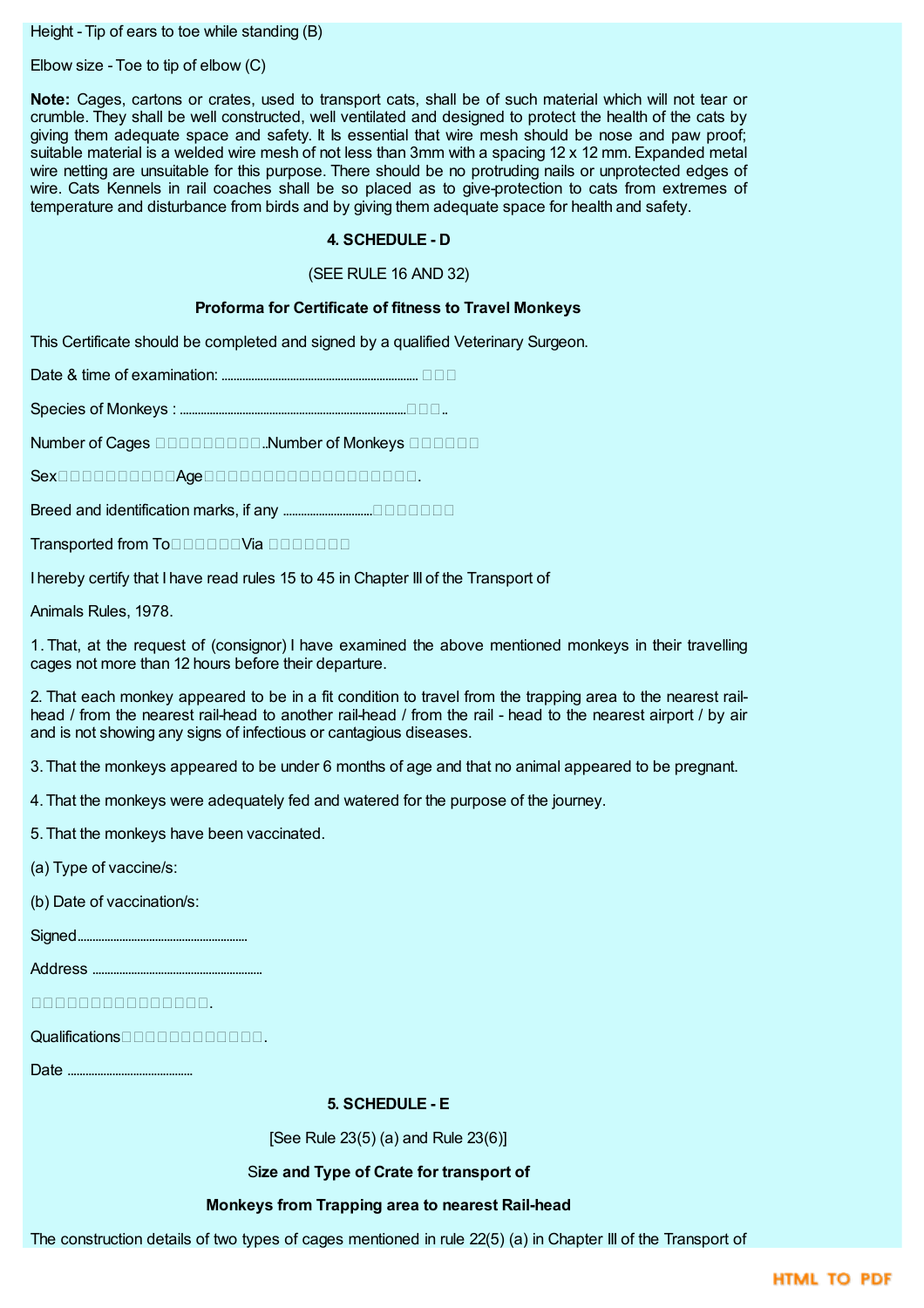Animals Rules, 1978 shall be as per the dimensions and design as printed on page 5 of IS: 3699 (Part - 1) - 1966 published by Indian Standards Institution.

### **6. SCHEDULE - F**

[See Rule 40 (4)]

### **Size and Type of Crate for Transport of Monkeys by Air**

The construction details of two types of cages mentioned in rule 40(3) (a) and (b) in Chapter III of the Transport of Animals Rules, 1978 shall be as per the dimensions and design as printed on page 6 of IS: 3059 - 1965 published by Indian Standards Institution.

# **7. SCHEDULE - G**

[See Rule 40 (5)]

### **Size and Type of Crate for Transport by Air of pregnant and Nursing**

### **Monkeys and Monkeys weighing over 5 kg.**

The construction details of two types of cages mentioned in rule 40(5) in Chapter III of the Transport of Animals Rules, 1978 shall be as per the dimensions and design as printed on page 7 of IS: 3059 -1965 published by Indian Standards Institution.

### **8. SCHEDULE - H**

[See Rule 47]

### **Proforma for Certificate of fitness to travel Cattle**

This Certificate should be completed and signed by a qualified Veterinary Surgeon

Date and time of examination : ..................................................................

Species of cattle : .......................................................................................

Number of Trucks / Railway Wagons .............................................................

Number of cattle : ................................................................

 $Sex$ 

Breed and identification marks, if any ............................................................

Transported from To Viannum  $\Box$ 

I hereby certify that I have read rules 46 to 56 in Chapter IV of the Transport of Animals Rules, 1978.

1. That, at the request of (consignor) I have examined the above mentioned Cattle in the goods vehicle/ railway wagons not more than 12 hours before their departure.

2. That each cattle appeared to be in a fit condition to travel by rail/road and is not showing any signs of infectious or contagious or parasitic disease and that it has been vaccinated against rinderpest and any other infectious or contagious or parasitic diseases(s).

3. That the cattle were adequately fed and watered for the purpose of the journey.

- 4. That the cattle have been vaccinated.
- (a) Type of vaccine :
- (b) Date of vaccination:

Signed .........................................................

Address ...................................................

| <u>اه زه زه زه زه زه زه زه زه زه زه زه به .</u> |  |  |  |  |  |  |  |
|-------------------------------------------------|--|--|--|--|--|--|--|
|                                                 |  |  |  |  |  |  |  |

Qualifications ................................................

Date ..........................................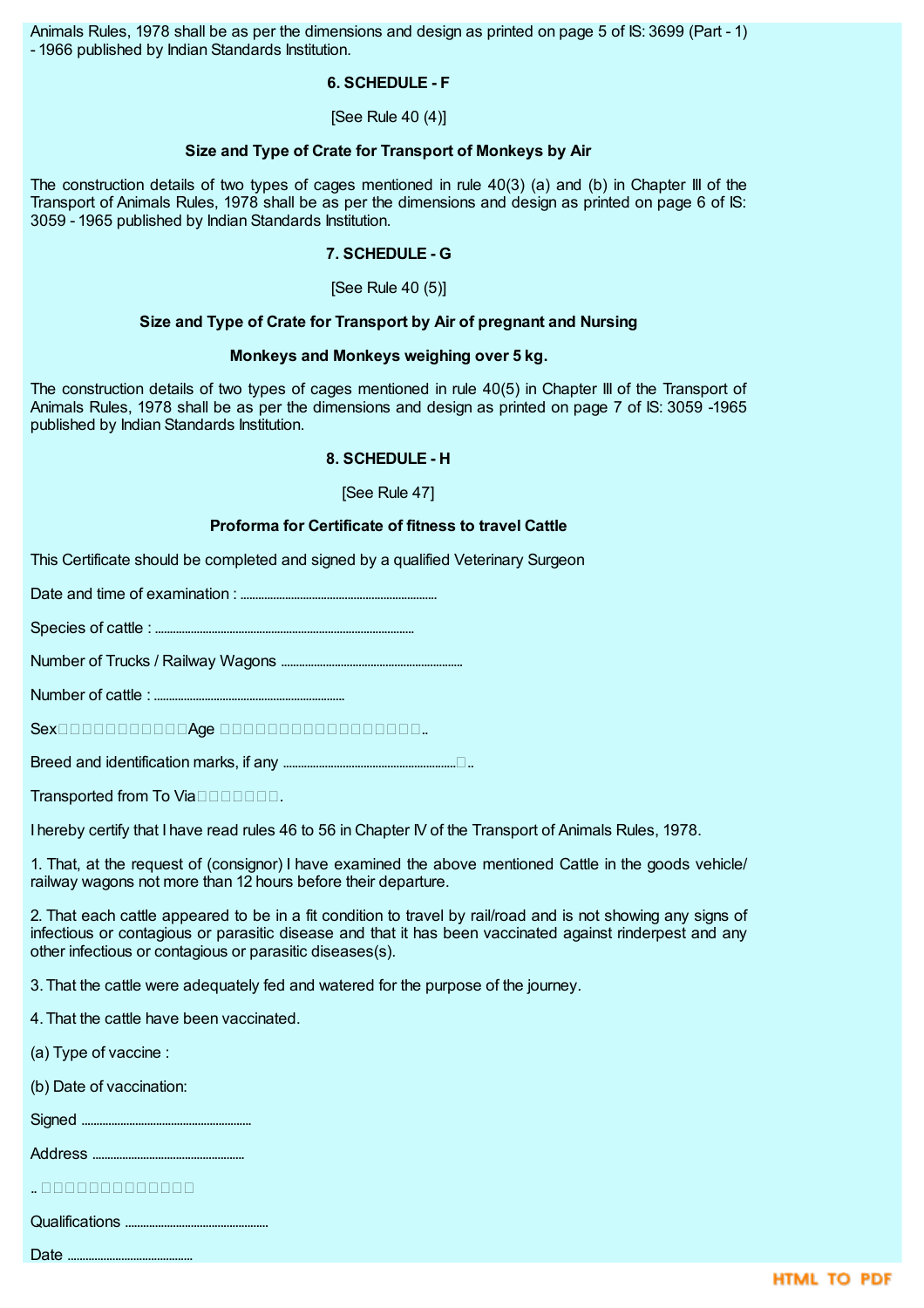## **9. SCHEDULE - I**

[See Rule 58]

## **Proforma for Certificate of fitness to travel Equines**

This Certificate should be completed and signed by a qualified Veterinary Surgeon.

Date and time of examination : ..................................................................

Specles of Equines: ....................................................................................

Number of Equines: ....................................................................................

 $Sex$  $\Box$  $\Box$  $\Box$  $\Box$  $\Box$  $A$ ae ...

Breed and identification marks, if any.....

Transported from  $\square \square \square \square \square \square$ . Via $\square$ .  $\square \square \square \square \square \square$ .

I hereby certify that I have read rules 57 to 63 in Chapter V of the Transport of Animals Rules, 1978.

1. That, at the request of (consignor) I examined the above mentioned equines not more than 12 hours before their departure.

2. That each equine appeared to be in a fit condition to travel by rail/road/sea and is not showing any signs of any infectious or contagious disease(s) and that it has been vaccinated against any infectious or contagious diseases(s).

3. That the equines were adequately fed and watered for the purpose of the journey.

- 4. That the equines have been vaccinated.
- (a) Type of vaccine (s) :
- (b) Date of vaccination:
- Signed..

Address .........

<u>mananananan a</u>

Qualifications.

Date ..........................................

### **10. SCHEDULE - J**

#### [See Rule 651

## Pr**oforma for Certificate of fitness to Travel - Sheep and Goats**

This Certificate should be completed and signed by a qualified Veterinary Surgeon

Date and time of examination : ..................................................................

Species of Animals : ....................................................................................

Number of Animals : .................................................................................

Sex<sup>1</sup>0000. Age 0000000000

I hereby certify that I have read rules 64 to 75 in Chapter VI of the Transport of Animals Rules, T978.

1. That, at the request of (consignor) I have examined the above mentioned animals not more than 12 hours before their departure.

2. Thai each animal appeared-to be in a fit condition to travel by rail/road and is not showing any signs of any infectious or contagious or parasitic disease(s) and that it has been vaccinated against any infectious or contagious or parasitic disease(s),